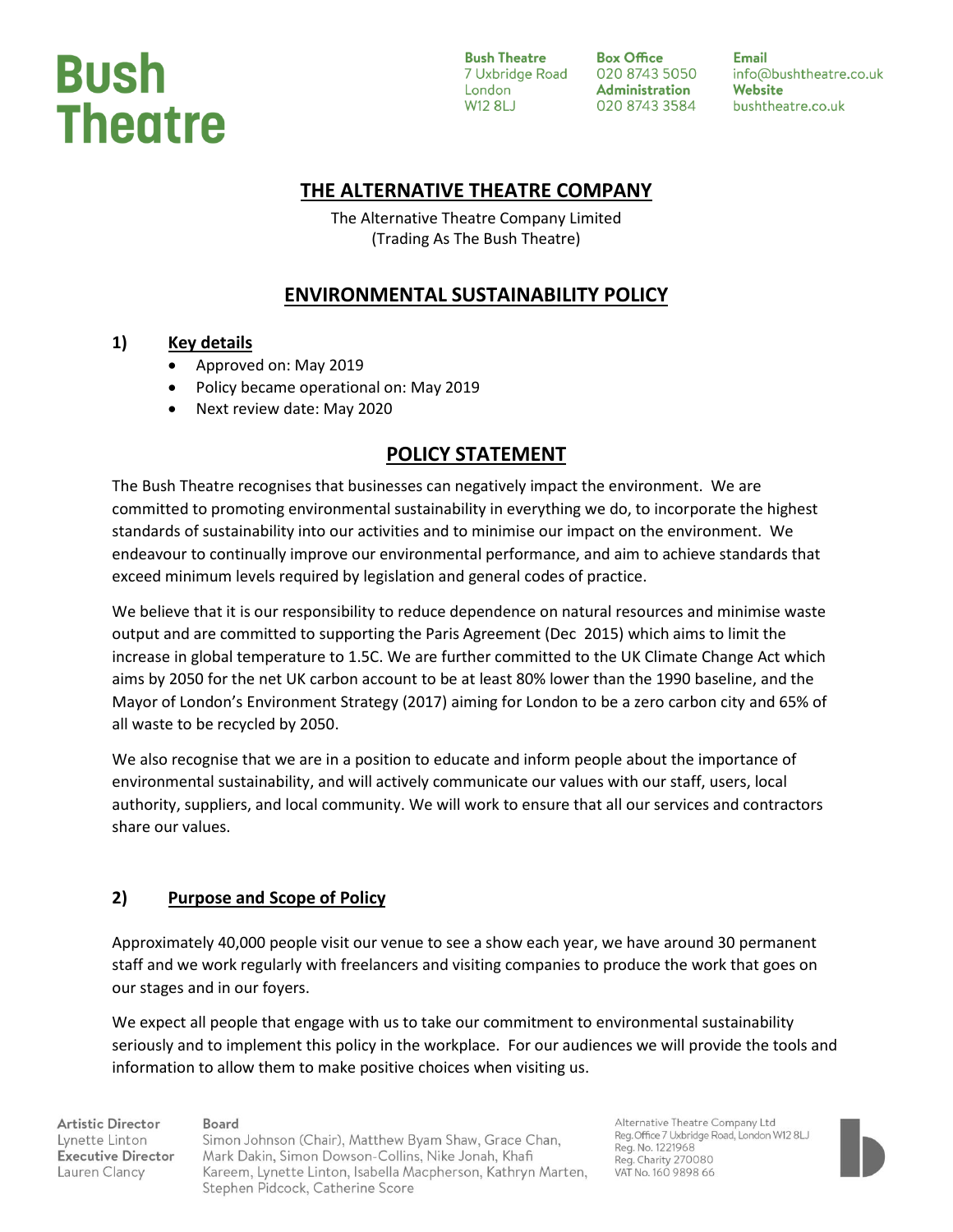**Bush Theatre** 7 Uxbridge Road London **W12 8LJ** 

**Box Office** 020 8743 5050 **Administration** 020 8743 3584

**Email** info@bushtheatre.co.uk **Website** bushtheatre.co.uk

The Bush recognizes that our activity has the potential to negatively impact the environment through waste production, water consumption and greenhouse gas emissions. This policy, and the associated action plan, seeks to outline how we can responsibly use these resources and reduce our environmental impact across all our different streams of work, with our staff, artists, suppliers, our audiences and in our building. We will implement actions in the following areas:

- Energy Management
- Water Management
- Waste Management
- Transportation
- Production practices
- Working Practices
- Procurement and Products

#### **3) Understanding our Impact**

After nearly 40 years in residence over a pub on Shepherd's Bush Green, the Bush Theatre moved into the Old Library in Shepherd's Bush in October 2011. Our building is predominantly used for theatre performances, but we also use the café/bar area for private hired events too. In 2017, we concluded a £4.3m redevelopment project to complete the transformation of the old library, making the theatre more accessible and sustainable, allowing us to produce more work, reach out to more people, and support more artists. The building now comprises of a flexible 190-seat theatre, a second performance space, a rehearsal studio, a Café Bar, a newly developed terrace garden and a playtext library. The restored venue also gives us further capability to hire out our spaces – for rehearsals, conferences, meetings, parties, comedy gigs and weddings.

#### **Our current building**

Between April 2017 and March 2018 our energy use at Bush Theatre resulted in carbon emissions of 97.4t CO<sub>2</sub>e. This is the first whole year that we've been able to quantify our carbon emissions since our capital refurbishment project completed, we will use this data as a benchmark to compare future year's performance to. We quantify our main environmental impacts in terms of Carbon emissions.

### **6) Our Commitments**

#### **Our Aims**

1. To be a leaders in environmental sustainability within the UK Theatre industry

### 2. To embed sustainability in the delivery of strategic goals whilst maintaining our commitment to great art and the needs of the organisation as a charity

**Artistic Director** Lynette Linton **Executive Director** Lauren Clancy

Board Simon Johnson (Chair), Matthew Byam Shaw, Grace Chan, Mark Dakin, Simon Dowson-Collins, Nike Jonah, Khafi Kareem, Lynette Linton, Isabella Macpherson, Kathryn Marten, Stephen Pidcock, Catherine Score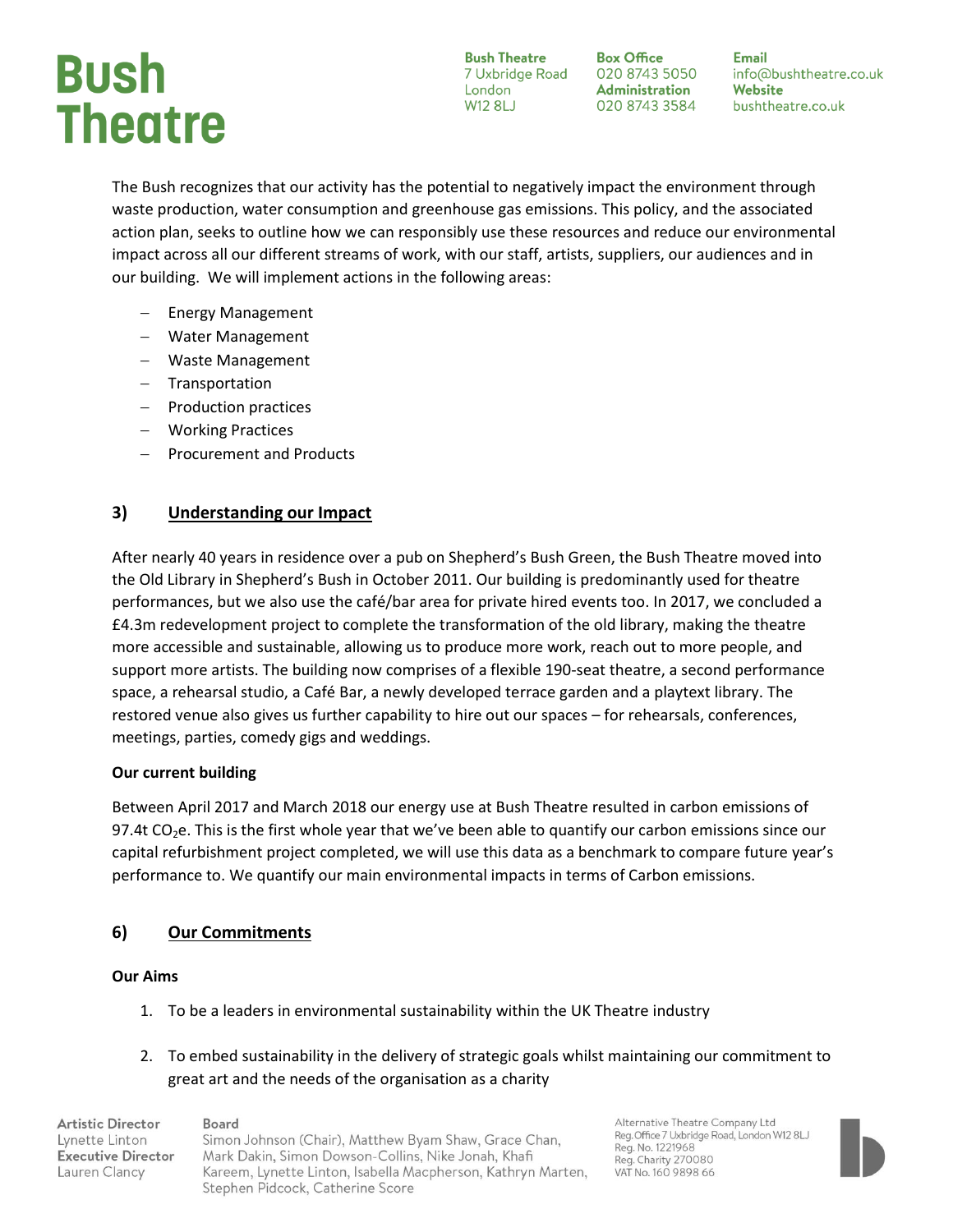

**Box Office** 020 8743 5050 **Administration** 020 8743 3584

**Email** info@bushtheatre.co.uk Website bushtheatre.co.uk

3. To influence and inspire our staff, audiences, partners and stakeholders to make positive choices and take appropriate action to achieve the necessary reduction in carbon emissions

#### **Our Actions**

- To ensure this policy is embedded in our business plan, working practice and supported by our board and senior management team
- To inform, train and motivate staff to work in an environmentally responsible manner, fostering commitment to the principles contained in this policy and our Environmental Action Plan
- To measure the environmental impact of our activities and actively work to reduce our carbon emissions
- To conserve natural resources such as energy, water, wood, paper, especially where such are non-renewable, such as fossil fuels
- To ensure that products are sourced from sustainable environments
- To use recycled or refurbished materials where possible to reduce waste, especially to landfill
- To reduce our waste to landfill to zero where possible
- To promote the use of public transport, both for employees and audiences
- To be proactively aware of all legislation, and to sharing such knowledge with colleagues and contractors
- To ensure risk assessments are up-to-date, in order to make sure changes in legislation are reflected
- To encourage new ideas and procedures to keep the sustainability issue 'live'

### **7) Achieving our Goals**

The policy is supported by an Environmental Action Plan, to aid in the implementation of our policy across this organisation. The Action Plan includes specific, measurable actions, with assigned

Artistic Director Board Lynette Linton Simon Johnson (Chair), Matthew Byam Shaw, Grace Chan, **Executive Director** Mark Dakin, Simon Dowson-Collins, Nike Jonah, Khafi Lauren Clancy Kareem, Lynette Linton, Isabella Macpherson, Kathryn Marten, Stephen Pidcock, Catherine Score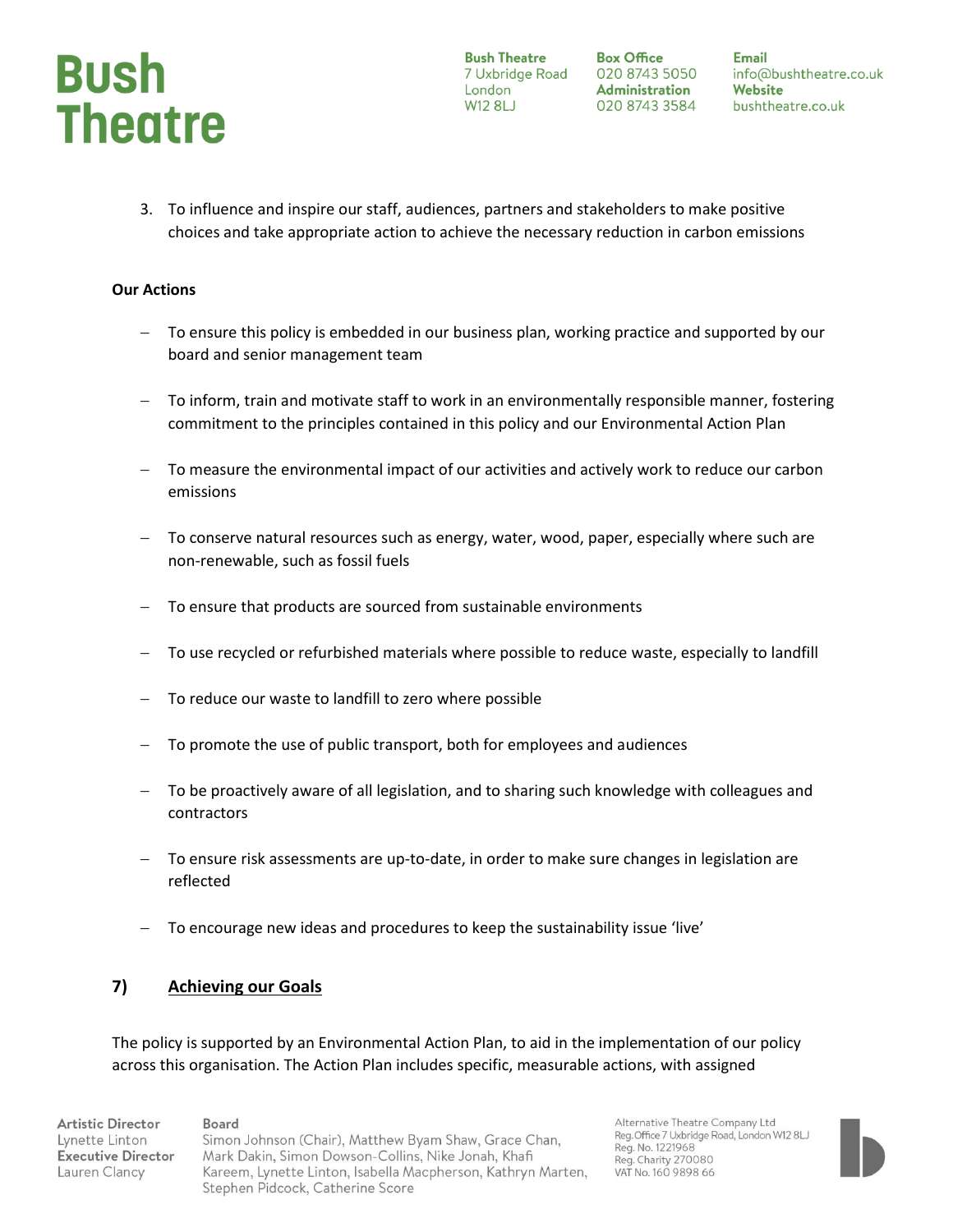**Box Office** 020 8743 5050 **Administration** 020 8743 3584

**Email** info@bushtheatre.co.uk Website bushtheatre.co.uk

responsibility and resources as required. Implementation is driven by the General Manager with support from the Technical Manager and Bar & Catering Manager; progress is monitored by the Senior Management team. The Environmental Action Plan is incorporated into the Bush Theatre's four year Business Plan.

We will embed environmental sustainability considerations into our business strategy to ensure continued assessment and changes are made throughout the year.

- Our environmental impacts will be a standing item on all internal meetings concerning office operations, staff behaviour, travel, and office supplies
- A mid-year meeting will be held to discuss environmental impacts and progress towards meeting improvement targets for that year
- We will undertake Julie's Bicycle Green Certification yearly and share key findings with our staff, our clients and key stakeholders
- Our environmental efforts will be communicated with our local community

We will work with our staff, artists and audience to ensure we consider and communicate the environmental impacts of our activities in a meaningful way. For each financial year we will assess and report our environmental performance to stakeholders. This information will be used to update our action plan for the coming year.

#### **Working with Partners**

We belong to the London Theatre Consortium (LTC) , which brings together 14 of London's theatres to work in partnership including Almeida Theatre, Battersea Arts Centre, Bush Theatre, Donmar Warehouse, Gate Theatre, Hampstead Theatre, Kiln Theatre, Lyric Theatre Hammersmith, Royal Court Theatre, Soho Theatre, Theatre Royal Stratford East, Unicorn Theatre, Yard Theatre and Young Vic. This network allows us to share expertise, practice and resource in the area of Environmental Sustainability as well as being a strong collective lobbying voice and we will continue to utilise this network to progress with our environmental targets.

We participated in the London Theatre Consortium/ Julie's Bicycle Sustainability Project. This programme was nominated for a prestigious Observer Ethical Award in 2015. We will continue to use Julie's bicycle as a resource to help us assess our impact and provide information about ways that we can improve or make changes to our strategic approach. Each year we will undertake Julie's Bicycle Green Certification.

**Artistic Director** Lynette Linton **Executive Director** Lauren Clancy

Board Simon Johnson (Chair), Matthew Byam Shaw, Grace Chan, Mark Dakin, Simon Dowson-Collins, Nike Jonah, Khafi Kareem, Lynette Linton, Isabella Macpherson, Kathryn Marten, Stephen Pidcock, Catherine Score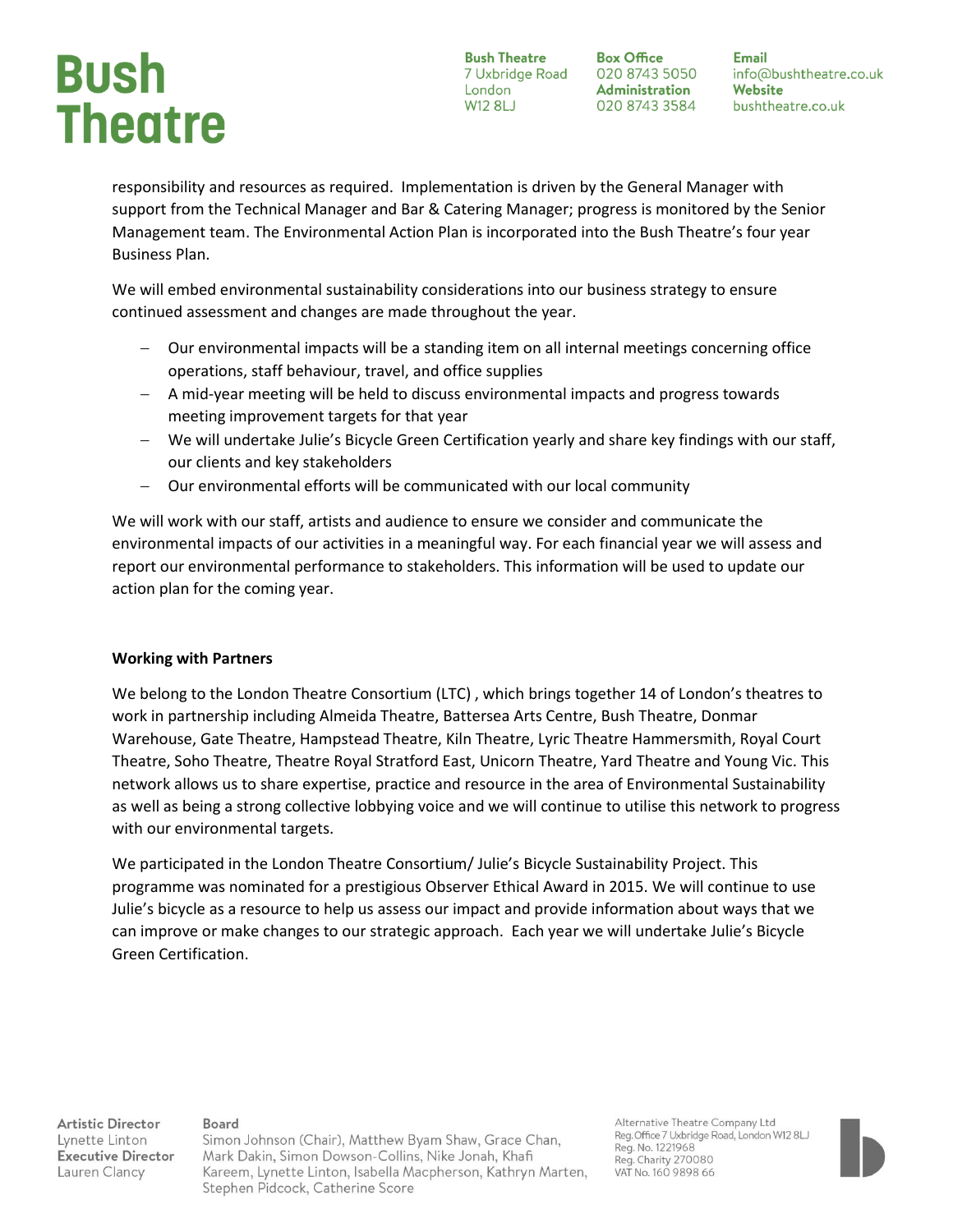**Bush Theatre** 7 Uxbridge Road London **W12 8LJ** 

**Box Office** 020 8743 5050 Administration 020 8743 3584

**Email** info@bushtheatre.co.uk Website bushtheatre.co.uk

### **ENVIRONMENTAL ACTION PLAN**

| <b>Target Area</b>                    | Aim                                                                                                      | <b>Actions</b>                                                                                                                                                          | <b>Nominated Staff</b><br>Member | Date    |
|---------------------------------------|----------------------------------------------------------------------------------------------------------|-------------------------------------------------------------------------------------------------------------------------------------------------------------------------|----------------------------------|---------|
| Understanding<br>and<br>Communication | Better understand the efficacy<br>of our approach and seek to<br>make improvements                       | Maintain our 3 star Creative Green rating, while investigating<br>ways to improve our approach and achieve an additional star                                           | <b>General Manager</b>           | Apr-20  |
|                                       | Ensure all staff are responsible<br>for achieving environmental<br>sustainability at the Bush            | To be included in all job descriptions, particular responsibilities<br>given to senior managers and heads of department for driving<br>improvement and action planning. | <b>General Manager</b>           | Ongoing |
|                                       | Highlight our commitment to<br>environmental sustainability to                                           | Audiences made aware via signage or social media of our<br>commitment to environmental sustainability                                                                   | Head of<br>Marketing             | Ongoing |
|                                       | audiences and stakeholders                                                                               | Companies are given induction packs that highlight our<br>commitments, waste management system, reducing energy<br>and water usage, etc.                                | Producer                         | Ongoing |
|                                       |                                                                                                          | Industry Green certificate is included on our website                                                                                                                   | Head of<br>Marketing             | Ongoing |
|                                       | Share tools and information to<br>help our staff and audiences<br>behave in a more sustainable<br>manner | Provide information, workshops, panels talks and activities<br>during the year that provide tools for our team and visitors                                             | <b>General Manager</b>           | Annual  |
| Energy<br>management                  | Purchasing energy efficient<br>equipment                                                                 | Compare alternative products. Seek guidance where necessary<br>(online, from manufacturers).                                                                            | <b>General Manager</b>           | Ongoing |
|                                       |                                                                                                          | Before replacing bulb stock review best quality and energy<br>efficiency for the required lux                                                                           | Technical<br>Manager             | Ongoing |

**Artistic Director** Lynette Linton Executive Director Lauren Clancy

Board Simon Johnson (Chair), Matthew Byam Shaw, Grace Chan, Mark Dakin, Simon Dowson-Collins, Nike Jonah, Khafi Kareem, Lynette Linton, Isabella Macpherson, Kathryn Marten, Stephen Pidcock, Catherine Score

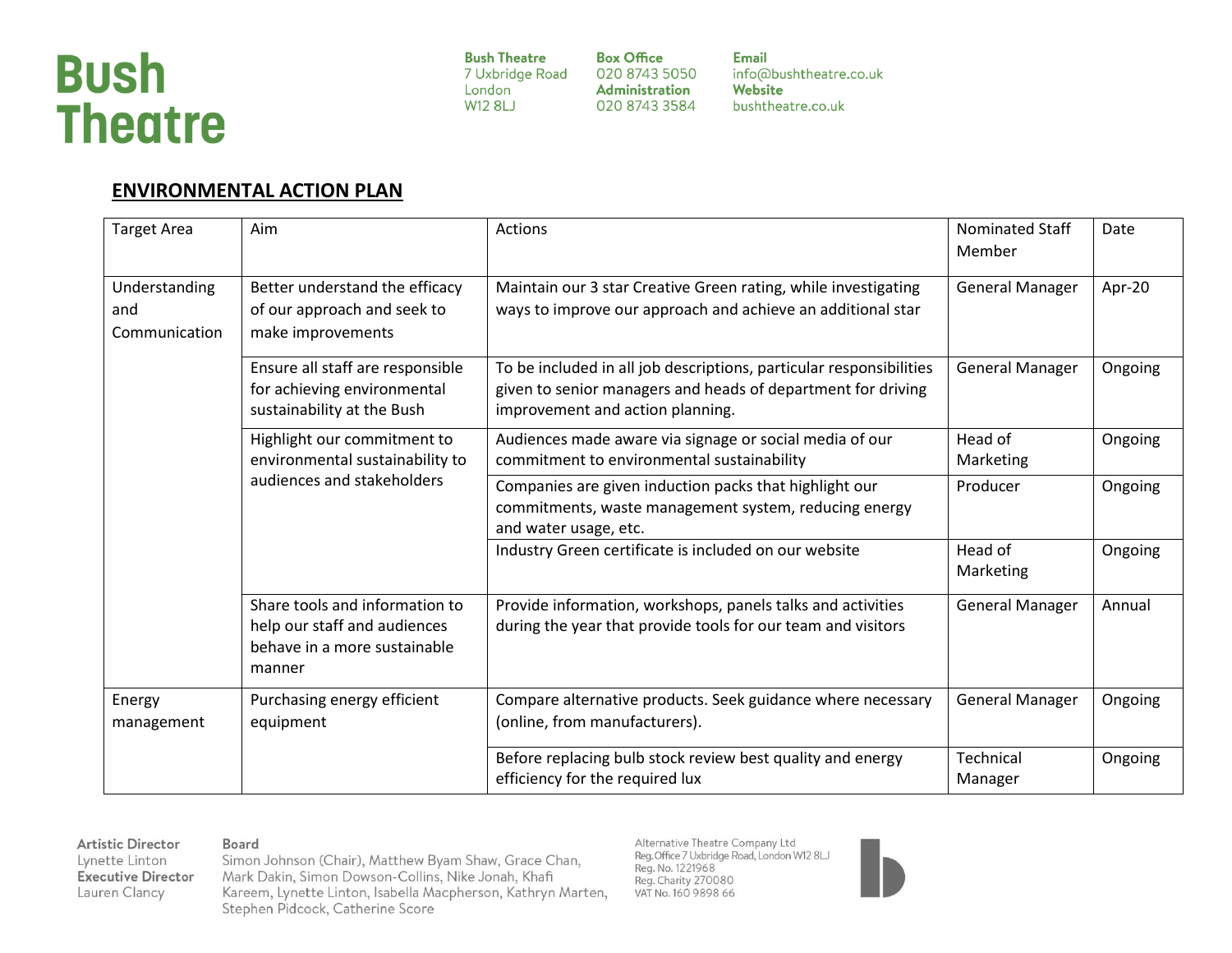| <b>Bush Theatre</b> | <b>Box Office</b>     |
|---------------------|-----------------------|
| 7 Uxbridge Road     | 020 8743 5050         |
| London              | <b>Administration</b> |
| W12 8LJ             | 020 8743 3584         |

**Email** info@bushtheatre.co.uk Website bushtheatre.co.uk

|  | Avoid use of disposable<br>batteries  | Maintain a stock of rechargeable batteries that are well<br>managed. Use devices such as rechargeable torches. LED<br>torches maximise battery life.                             | Technical<br>Manager                         | Ongoing   |
|--|---------------------------------------|----------------------------------------------------------------------------------------------------------------------------------------------------------------------------------|----------------------------------------------|-----------|
|  | <b>Conservation of Energy</b>         | All staff to switch off unused electrical equipment.                                                                                                                             | General<br>Manager/All                       | Ongoing   |
|  |                                       | Cast are reminded to unplug all chargers when the item has<br>been fully charged                                                                                                 | <b>Technical</b><br>Manager/Cast             | Ongoing   |
|  |                                       | Add timers to battery chargers to minimise charging times,<br>especially with items such as cordless tools. Manually switch off<br>unused chargers such as mobiles/laptops, etc. | General<br>Manager/Technic<br>al Manager/All | Ongoing   |
|  |                                       | Reduce use of air conditioning units by advising audiences to<br>dress appropriately for hot weather, providing free tap water<br>and hand fans.                                 | Head of<br>Marketing                         | Ongoing   |
|  | Monitoring of systems and<br>controls | Heating systems are monitored regularly and adjusted<br>accordingly. Staff encouraged not to use heating unnecessarily                                                           | <b>General Manager</b>                       | Quarterly |
|  |                                       | Timer controls on the boilers are adjusted seasonally                                                                                                                            | Front of House<br>Manager                    | Quaterly  |
|  |                                       | Accurate electricity meter readings are taken                                                                                                                                    | Front of House<br>Manager                    | Weekly    |
|  |                                       | Accurate gas meter readings are taken                                                                                                                                            | Front of House<br>Manager                    | Weekly    |
|  |                                       | Continue to monitor and interpret energy readings (as above),<br>using tools such as Pilio                                                                                       | <b>General Manager</b>                       | Ongoing   |

Artistic Director Lynette Linton **Executive Director** Lauren Clancy

Board

Simon Johnson (Chair), Matthew Byam Shaw, Grace Chan, Mark Dakin, Simon Dowson-Collins, Nike Jonah, Khafi Kareem, Lynette Linton, Isabella Macpherson, Kathryn Marten, Stephen Pidcock, Catherine Score

Alternative Theatre Company Ltd Fire Theory Theory Control Reg. Office 7 Uxbridge Road, London W12 8LJ<br>Reg. No. 1221968<br>Reg. Charity 270080 VAT No. 160 9898 66

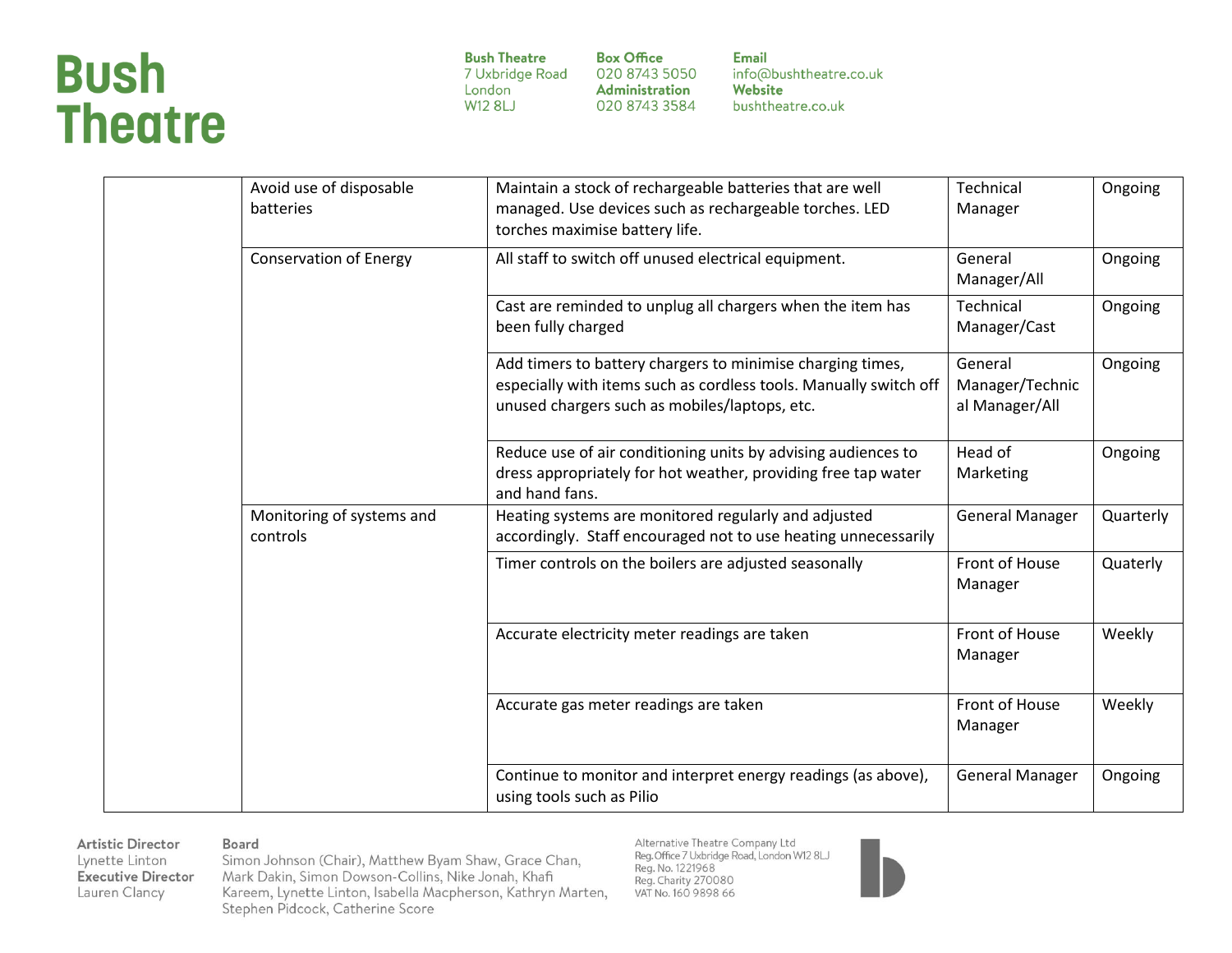| <b>Bush Theatre</b> | <b>Box Office</b>     |
|---------------------|-----------------------|
| 7 Uxbridge Road     | 020 8743 5050         |
| London              | <b>Administration</b> |
| W12 8LJ             | 020 8743 3584         |

**Email** info@bushtheatre.co.uk Website bushtheatre.co.uk

|                             | Use energy suppliers that<br>achieve high environmental<br>standards | Review energy providers tariffs regualry, commiting to choose<br>green tariffs wherever the cost is not prohibitve for the charity                                | <b>General Manager</b>                         | Annual           |
|-----------------------------|----------------------------------------------------------------------|-------------------------------------------------------------------------------------------------------------------------------------------------------------------|------------------------------------------------|------------------|
|                             | Regularly service equipment to<br>maintain efficiency                | Maintenance records to be kept to ensure efficient servicing.<br>Prompt action taken on recommendations.                                                          | Front of House<br>Manager                      | Ongoing          |
| Procurement and<br>Products | Using<br>Fairtrade/ethically/sustainably<br>produced products        | Monitor purchasing, especially in catering, and act as a<br>showcase for quality products/produce.                                                                | <b>Bar Manager</b>                             | Ongoing          |
|                             |                                                                      | Use local suppliers wherever possible to reduce 'food miles'                                                                                                      | <b>Bar Manager</b>                             | Ongoing          |
|                             |                                                                      | To maintain a fair pressure upon suppliers to develop<br>environmentally friendly goods and services                                                              | <b>Bar Manager</b>                             | Ongoing          |
|                             |                                                                      | Ensure we use local suppliers and services where possible, e.g.<br>wine from Europe, local Sipsmith gin, local window cleaners,<br>etc.                           | General<br>Manager/Bar<br>Manager              | Ongoing          |
|                             |                                                                      | Use recycled paper wherever practicable. Regularly check with<br>suppliers for the best recycled paper available                                                  | Theatre<br>Administrator                       | Ongoing          |
|                             | Reduce the use of CFCs/HCFCs<br>and other pollutants                 | Reasonable research to be undertaken to compare products,<br>ensuring banned substances are professionally removed,<br>servicing of all equipment regularly, etc. | Technical<br>Manager/General<br>Manager        | Case-by-<br>case |
|                             | Avoid use of hazardous<br>substances where possible                  | Investigating alternative products where available/suitable                                                                                                       | <b>Technical</b><br>Manager/General<br>Manager | Ongoing          |
|                             | Avoid use of volatile organic<br>compounds                           | Source paint/varnishes/finishes appropriately. Look for<br>appropriate certification.                                                                             | Technical<br>Manager                           | Ongoing          |

**Artistic Director** Lynette Linton **Executive Director** Lauren Clancy

Board Simon Johnson (Chair), Matthew Byam Shaw, Grace Chan, Mark Dakin, Simon Dowson-Collins, Nike Jonah, Khafi Kareem, Lynette Linton, Isabella Macpherson, Kathryn Marten, Stephen Pidcock, Catherine Score

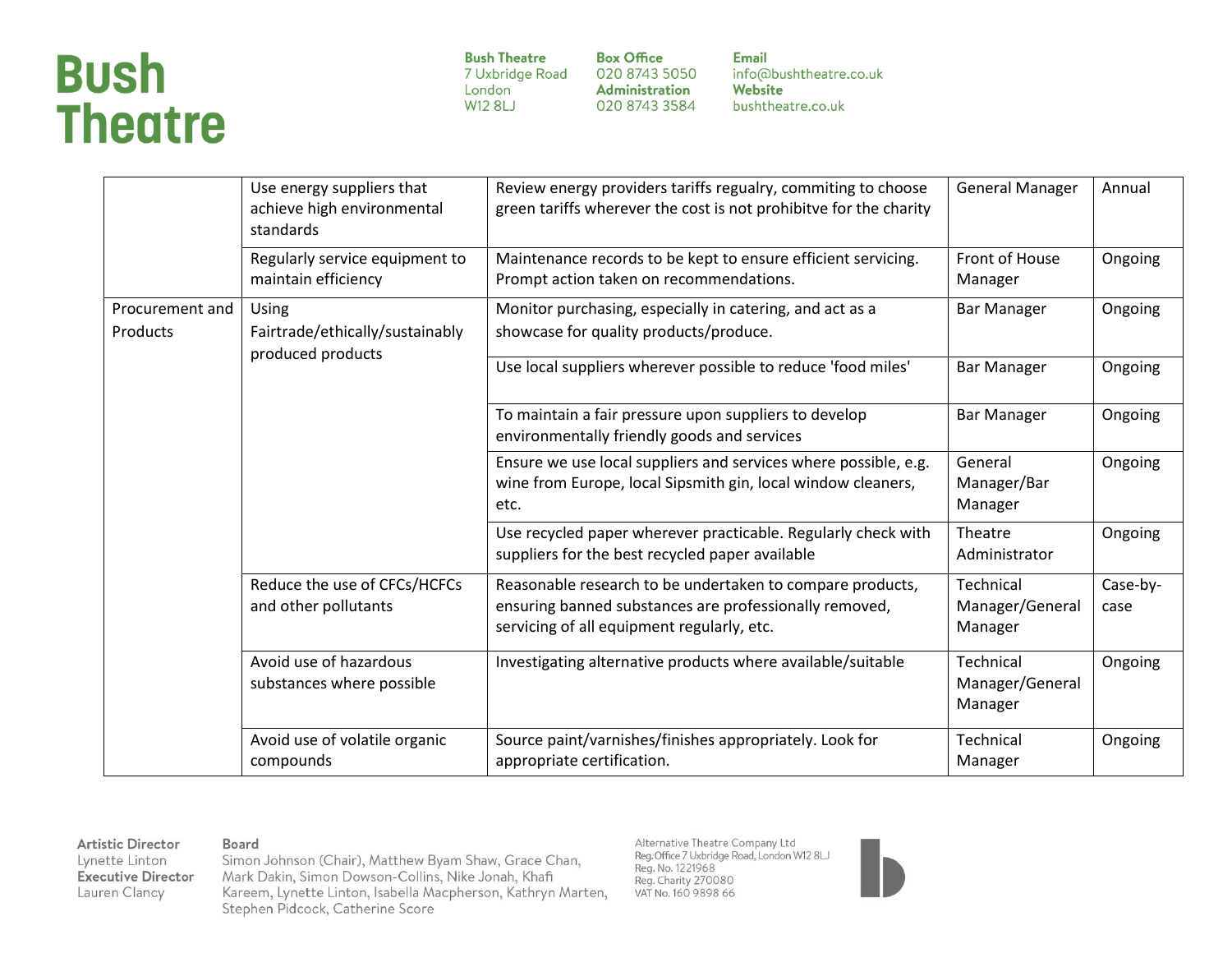| <b>Bush Theatre</b> |  |
|---------------------|--|
| 7 Uxbridge Road     |  |
| London              |  |
| W12 8LJ             |  |

**Box Office** 020 8743 5050 Administration 020 8743 3584

**Email** info@bushtheatre.co.uk Website bushtheatre.co.uk

|                     | Ensure FSC or similar<br>certification for new timber and<br>wooden furniture | All furniture is either recycled or made of FSC certified<br>materials                                                                                                                            | <b>General Manager</b>                                     | Ongoing |
|---------------------|-------------------------------------------------------------------------------|---------------------------------------------------------------------------------------------------------------------------------------------------------------------------------------------------|------------------------------------------------------------|---------|
|                     | Ensure Suppliers use of<br>recycled/recyclable packaging                      | Standard clause to be inserted into all<br>correspondence/tendering documents                                                                                                                     | <b>General Manager</b>                                     | Ongoing |
| Transportation      | Minimise staff travel emissions                                               | Promote the travel card loan scheme and a cycle scheme for<br>staff. No domestic flights where possible and long distance<br>meetings travelled to by public transport or conducted via<br>Skype. | <b>General Manager</b>                                     | Ongoing |
|                     | Minimise audience travel<br>emissions                                         | Encourage use of public transport on the website.                                                                                                                                                 | Head of<br>Marketing                                       | Ongoing |
| Waste<br>Management | Encourage staff and visitors to<br>'reduce, re-use, recycle'                  | Identifying documents that can be shared by email or online<br>wherever possible. Sharing scripts for reading via e readers,<br>and IPads                                                         | Literary<br>Administrator/Th<br>eatre<br>Administrator/All | Ongoing |
|                     |                                                                               | All computers are set to duplex print as a default                                                                                                                                                | Theatre<br>Administrator                                   | Ongoing |
|                     |                                                                               | All customers and audiences are encouraged to reduce, re-use<br>and recycle wherever possible.                                                                                                    | Head of<br>Marketing                                       | Ongoing |
|                     | Recycle all waste                                                             | All staff acquainted with recycling good practice.                                                                                                                                                | <b>General Manager</b>                                     | Ongoing |
|                     |                                                                               | All customers and audiences are acquainted with recycling<br>good practice                                                                                                                        | Head of<br>Marketing                                       | Ongoing |
|                     |                                                                               | All staff/crew to dispose of electrical waste/electronic<br>equipment according to WEEE guidelines                                                                                                | Technical<br>Manager                                       | Ongoing |

**Artistic Director** Lynette Linton **Executive Director** Lauren Clancy

Board

Simon Johnson (Chair), Matthew Byam Shaw, Grace Chan, Mark Dakin, Simon Dowson-Collins, Nike Jonah, Khafi Kareem, Lynette Linton, Isabella Macpherson, Kathryn Marten, Stephen Pidcock, Catherine Score

Alternative Theatre Company Ltd Fire Theory Theory Control Reg. Office 7 Uxbridge Road, London W12 8LJ<br>Reg. No. 1221968<br>Reg. Charity 270080 VAT No. 160 9898 66

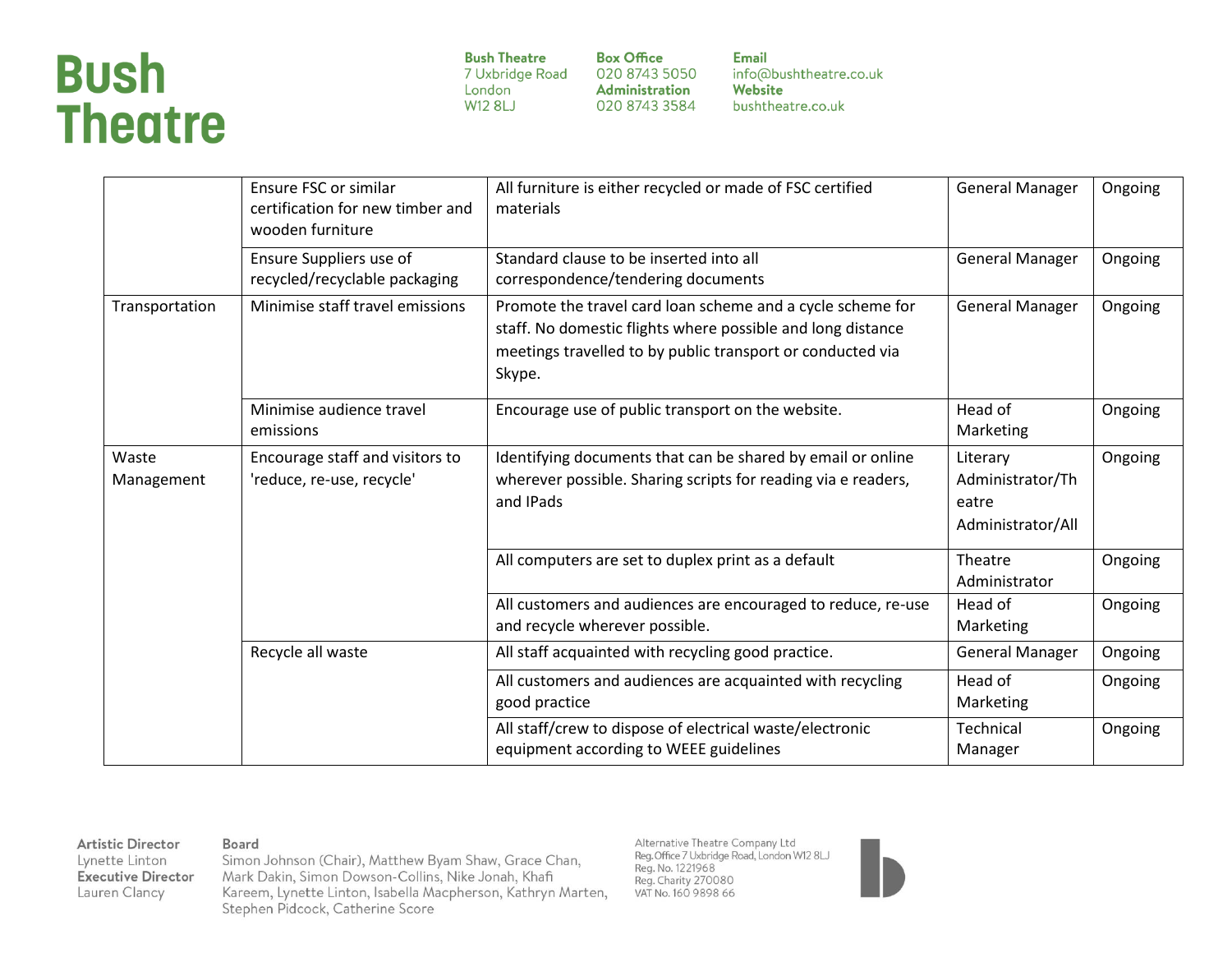| <b>Bush Theatre</b> | <b>Box Office</b>     |
|---------------------|-----------------------|
| 7 Uxbridge Road     | 020 8743 5050         |
| London              | <b>Administration</b> |
| W12 8LJ             | 020 8743 3584         |

**Email** info@bushtheatre.co.uk Website bushtheatre.co.uk

|                         |                                                            | Maintain good contacts with other venues/institutions who<br>may appreciate unwanted set/prop items. Use of companies<br>such as Scenery Salvage and set-exchange.co.uk | Technical<br>Manager     | Ongoing |
|-------------------------|------------------------------------------------------------|-------------------------------------------------------------------------------------------------------------------------------------------------------------------------|--------------------------|---------|
|                         |                                                            | Implement collection of used batteries regularly                                                                                                                        | Technical<br>Manager     | Ongoing |
|                         |                                                            | Provide adequate recycling bins                                                                                                                                         | <b>Bar Manager</b>       | Ongoing |
|                         | Dispose of fluorescent tubes<br>responsibly                | Ensure tubes are disposed of responsibly, and in accordance<br>with legislation. Engage with lamp suppliers to collect lamp<br>waste.                                   | Technical<br>Manager     | Ongoing |
|                         | Monitor waste disposal                                     | Monitor wastage levels and reduce amount of waste to landfill<br>to zero                                                                                                | <b>Bar Manager</b>       | Monthly |
| Water                   | Monitor water use                                          | Accurate water meter readings are taken                                                                                                                                 | <b>General Manager</b>   | Yearly  |
| Management              | Raise awareness about reducing<br>water consumption        | Install signage that encourages people only to use the water<br>needed                                                                                                  | <b>FOH Manager</b>       | Jun-19  |
|                         | Reduce water consumption                                   | Ensure only full loads of washing are being done                                                                                                                        | <b>FOH Manager</b>       | Daily   |
| <b>Working Practice</b> | Ensure COSHH legislation is<br>followed                    | Data sheets are collected and filed for all chemicals used                                                                                                              | Theatre<br>Administrator | Ongoing |
|                         | Avoid use of volatile organic<br>compounds                 | Source paint/varnishes/finishes appropriately. Look for<br>appropriate certification.                                                                                   | Technical<br>Manager     | Ongoing |
| Production<br>Practices | To consider the environmental<br>impact of our productions | To create a brief that is shared with designers for our in-house<br>productions outlining our expectations for sustainability                                           | Producer                 | Aug-19  |
|                         |                                                            | Ensure that the use of FSC certified or recycled timber is<br>included in every tender brief issued to set builders                                                     | Technical<br>Manager     | Ongoing |
|                         |                                                            | To invest in changing lighting stock to environmentally friendly<br>alternatives over the next 3 years where possible                                                   | Technical<br>Manager     | Ongoing |

**Artistic Director** Lynette Linton **Executive Director** Lauren Clancy

#### Board

Simon Johnson (Chair), Matthew Byam Shaw, Grace Chan, Mark Dakin, Simon Dowson-Collins, Nike Jonah, Khafi Kareem, Lynette Linton, Isabella Macpherson, Kathryn Marten, Stephen Pidcock, Catherine Score